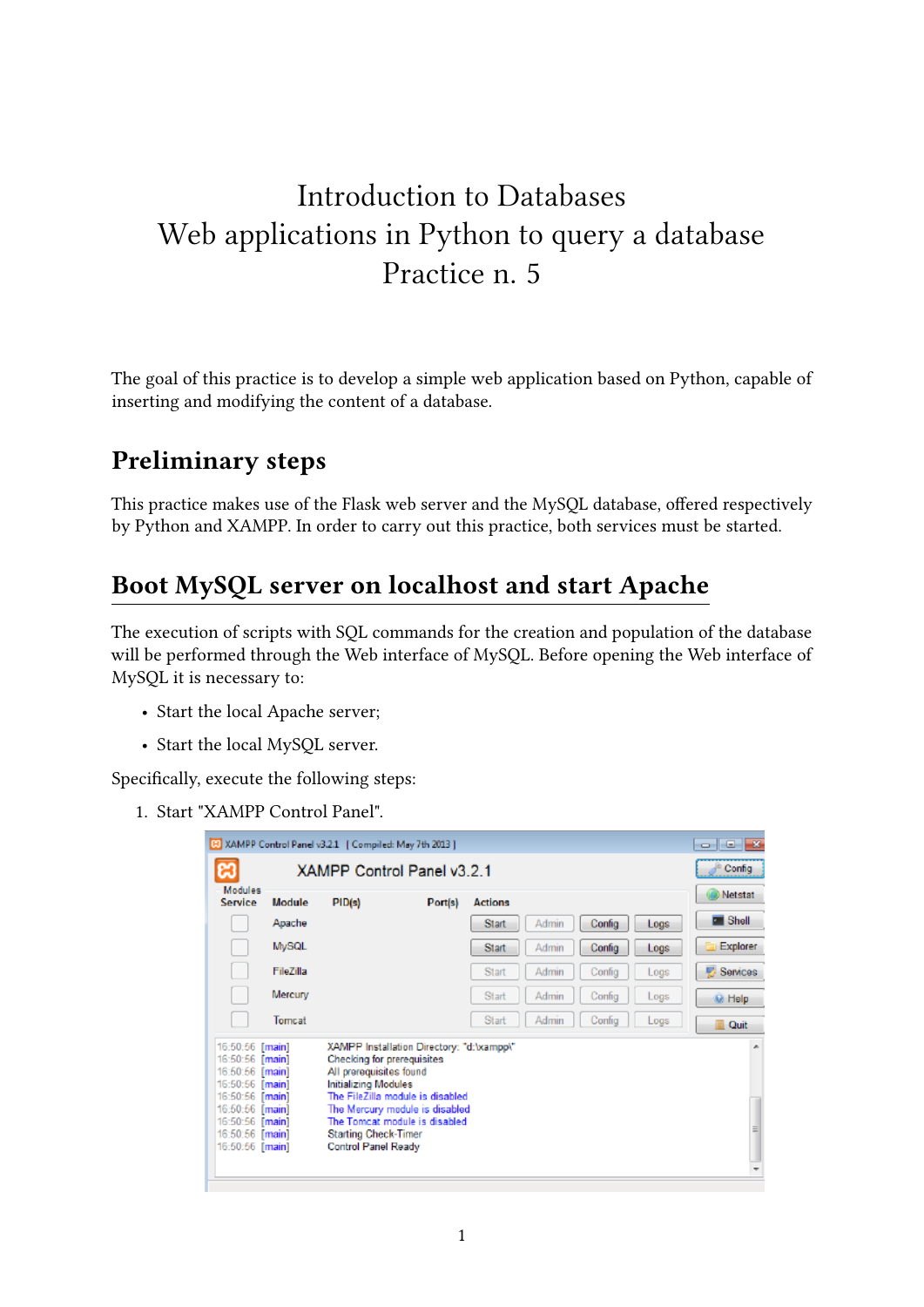- 2. Start Apache clicking the Start button in the row of "Apache" module.
- 3. Start MySQL clicking the Start button in the row of "MySQL" module.
- 4. Open the MySQL Web interface clicking the Admin button in the row of "MySQL" module (the browser will automatically open the URL associated to the page of administration and SQL querying, i.e., *phpMyAdmin*).

| <b>Burlock C</b>                                                                                                                                           |                                                                                                                                                                                                                  |                                                                                                                                                                                                                                                                  | <b>Ford of Man</b> |  |
|------------------------------------------------------------------------------------------------------------------------------------------------------------|------------------------------------------------------------------------------------------------------------------------------------------------------------------------------------------------------------------|------------------------------------------------------------------------------------------------------------------------------------------------------------------------------------------------------------------------------------------------------------------|--------------------|--|
| 2. localhest / 127.0.0.1 (phpMyAdmin 4.2.7.1 +                                                                                                             |                                                                                                                                                                                                                  |                                                                                                                                                                                                                                                                  |                    |  |
|                                                                                                                                                            | Totalkark/phpmyadmin/#PMAURL-Dindecphp?dbc-öttider/dtrevers18dangets/blokense0FA1985cdc1997344cd966aad49                                                                                                         | ☆ v di M + 6mgk                                                                                                                                                                                                                                                  | 户 会 四              |  |
| phpMyAdmin                                                                                                                                                 | $-$ 038668 07931                                                                                                                                                                                                 |                                                                                                                                                                                                                                                                  |                    |  |
| 会导航回电                                                                                                                                                      | G Database R 501 & State = Uterd Went Deports W Imports P Importantori & Replicazione o Variabili E Set di caratteri & Motori                                                                                    |                                                                                                                                                                                                                                                                  |                    |  |
| Recents Preferiti<br>$-3$ New<br>B-B otol<br>BLB information schema<br>BLD istruttori<br>B-a mysel<br>B-B performance_schama<br>B-B phpmyadmin<br>B-B test | Impostazioni Generali<br>$\bullet$<br>Collation della connessione del server (2) utilimis4 general ci<br>Impostazioni di Presentazione<br>Clingua - Language (g): Italiano - Italian<br>$\overline{\phantom{a}}$ | Server del Database<br>. Sever: 127.0.0.1 via TCP/IP<br>. Tipo di server. MySQL<br>. Versiona del server: 5.6.20 - MySQL Community Sanar (GPL)<br>* Versione protocollo: 10<br>- Utente: root@localhost<br>· Codifica caratteri del server: UTF-8 Unicode (utf0) |                    |  |
| B. a webauth                                                                                                                                               | *D Tema: preahomme in<br>. Dimensione fort: 52% =<br>Ultoriori impostazioni                                                                                                                                      | Web server<br>+ Apache/2.4.10 (Wn32) OpenSSL/1.8.1LPHP/5.5.15<br>. Versione del client del detabase: libraya di - masadad 5.0.11-dec-<br>20120503 - Sid: Mixd53b11c9a57wtb1057292d73b92lbBc5c77 \$<br>· Estensione PHP: mysql @                                  |                    |  |

- 5. To execute a SQL script from the Web interface of MySQL:
	- Select the "Import" panel.
	- Select the file with the script you want to execute and click on "Go" button.
- 6. To execute the creation/population script more than once, you need to cancel any existing instance of the database, either directly from the "Database" panel or by including at the beginning of the script the commands for deleting the existing tables.

## **Creation and population of the database**

The database used during this practice is the same as the one you created during the previous practice. The database is named GYM and it is about the activities in a gym. It is described by the following logical schema (primary keys are underlined, foreign keys are in italic, and optional attributed are denoted with \*):

- TRAINER(SSN, Name, Surname, DateOfBirth, Email, PhoneNo\*)
- COURSE(CId, Name, Type, Level)
- SCHEDULE (*SSN*, Day, StartTime, Duration, *CId*, GymRoom)

Create the GYM database and populate it using the *createDB.sql* and *populateDB.sql* scripts found on the course's website.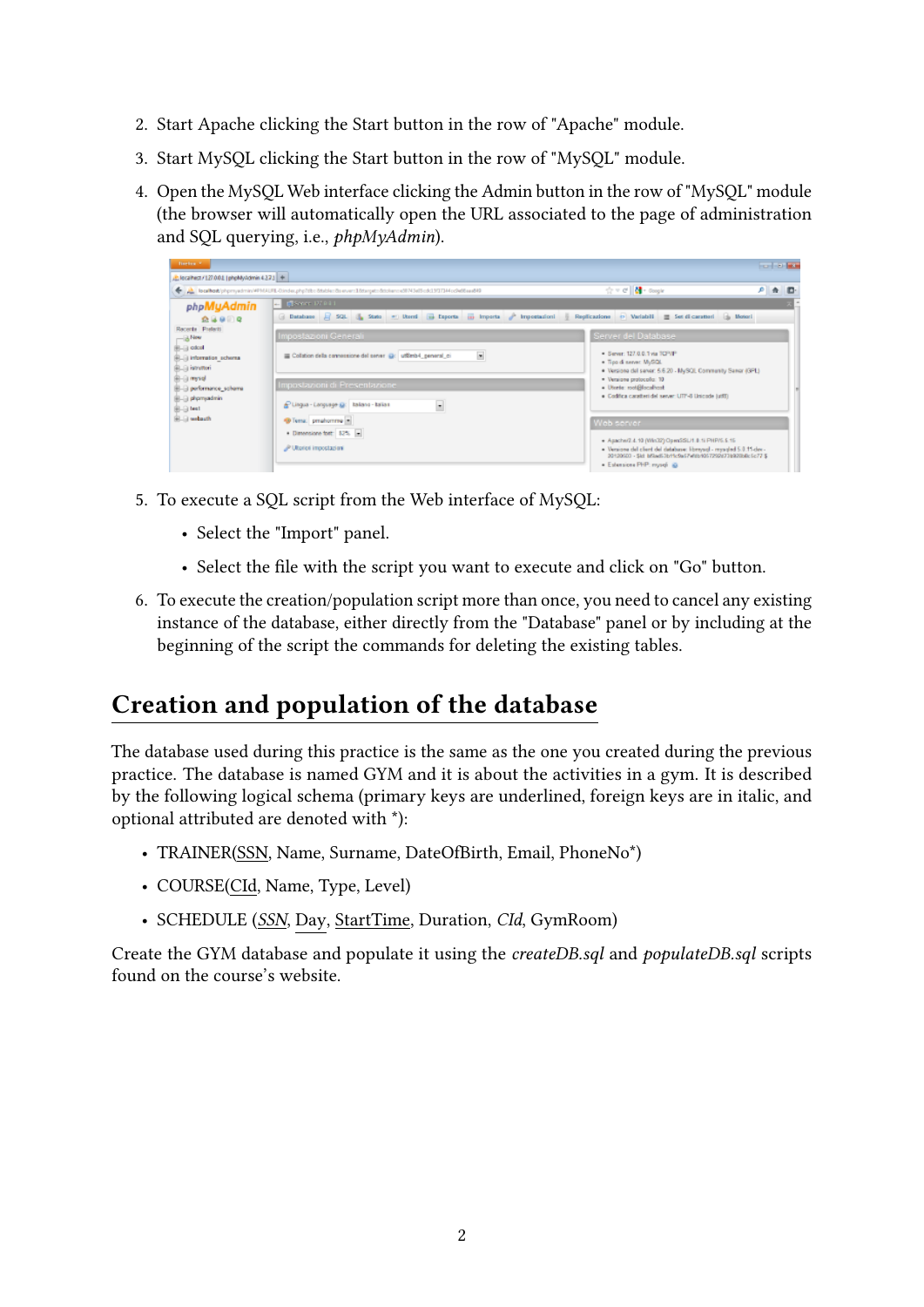After the execution of the scripts, the tables will contain the following data:

| I NAINEN taute                     |  |         |                                |                                     |             |  |
|------------------------------------|--|---------|--------------------------------|-------------------------------------|-------------|--|
| <b>SSN</b>                         |  |         | Name Surname DateOfBirth Email |                                     | ∣ PhoneNo i |  |
| SMTPLA80N31B791Z   Paul            |  | Smith   |                                | 31/12/1980   p.smith@gym.it         | <b>NULL</b> |  |
| KHNJHN81E30C455Y   John            |  | Johnson | 30/5/1981                      | $ j.johnson@gym.it  +2300110303444$ |             |  |
| AAAGGG83E30C445A   Peter   Johnson |  |         | 30/5/1981                      | $p.johnson@gym.it$ +2300110303444   |             |  |

### TRAINER table

### **COURSE** table

| C <sub>Id</sub> | <b>Name</b>            | <b>IVDe</b>    | Level |
|-----------------|------------------------|----------------|-------|
| CT100           | Spinning for beginners | Spinning       |       |
|                 | $CT101$   Fitdancing   | Music activity |       |
| CT104           | Advanced spinning      | Spinning       |       |

| <b>SSN</b>              | Day            | <b>StartTime   Duration</b> |    | <b>Cld</b> | <b>GymRoom</b> |
|-------------------------|----------------|-----------------------------|----|------------|----------------|
| SMTPLA80N31B791Z        | <b>Monday</b>  | 10:00                       | 45 | CT100      | R1             |
| SMTPLA80N31B791Z        | <b>Tuesday</b> | 11:00                       | 45 | CT100      | R1             |
| SMTPLA80N31B791Z        | Tuesdav        | 15:00                       | 45 | CT100      | R <sub>2</sub> |
| KHNJHN81E30C455Y        | Monday         | 10:00                       | 30 | CT101      | R <sub>2</sub> |
| <b>KHNJHN81E30C455Y</b> | <b>Monday</b>  | 11:30                       | 30 | CT104      | R <sub>2</sub> |
| <b>KHNJHN81E30C455Y</b> | Wednesday      | 9:00                        | 60 | CT104      | R1             |

#### **SCHEDULE** table

# **Publishing/loading a dynamic web page**

In order to publish a dynamic web page connected to a database through Python, it's necessary to install Flask, SQLAlchemy and the necessary dependencies.

- install flask
- install sqlalchemy
- install mysqlclient

Provided you have pip installed and working (please verify how to use it on your specific operative system), you can install everything with the following command:

pip install Flask SQLAlchemy mysqlclient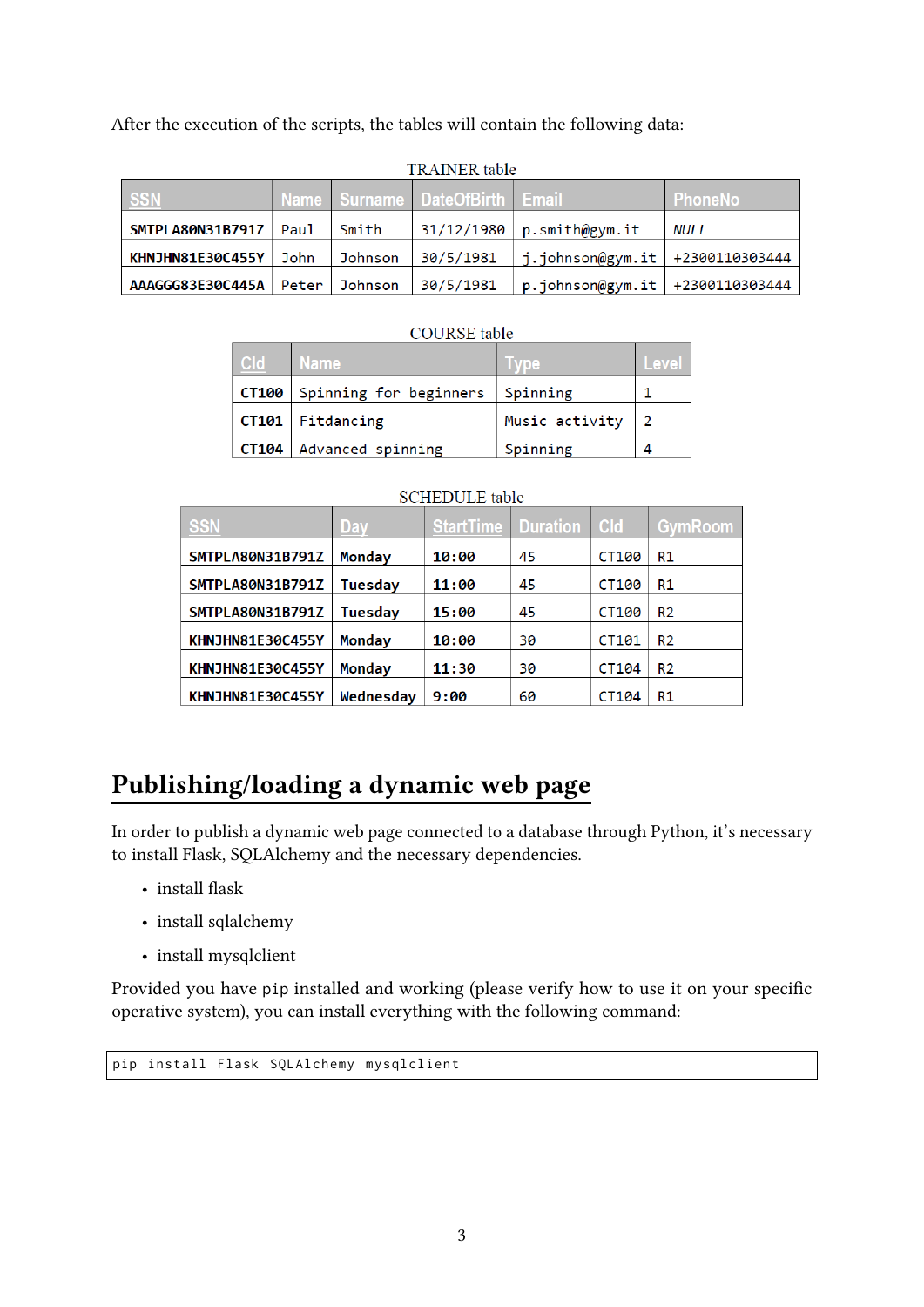## **Exercises**

Develop a web application in Python capable of updating the GYM database through the web.

- 1. *Inserting new courses.* Create a web page containing a form which requires all the necessary data to insert a new course in the database (CId, Name, Type, Level).
	- The application must verify that all fields have been inserted, and the *Level* field is an integer number between 1 and 4.

If a field is missing, or a key is duplicated, or the value of the *Level* field is outside the acceptable range, an error message must be displayed. Else, if all the fields are correct and the insert operation succeeds, a success message must be displayed.

Figure [1](#page-4-0) and Figure [2](#page-4-1) show an example of the usage of the current functionality to insert new courses.

- 2. *Inserting a new weekly lesson in the schedule.* Create a dynamic web page in Python containing a form that allows to insert a new weekly lesson in the SCHEDULE table. The form must allow to insert all the necessary fields (SSN, Day, StartTime, Duration, CId, GymRoom) regarding the scheduling of a new lesson.
	- The selection of the trainer must happen using a dropdown menu containing Surname, Name, and SSN of the various instructors contained in the database.
	- Similarly, the selection of the course also has to happen using a dropdown menu populated with data contained in the database.
	- The other fields instead are simple textual field populated manually by the user.
	- The application must verify that the user isn't trying to insert a lesson longer than 60 minutes, and that the inserted day is between Monday and Friday (no weekend).
	- The insertion of a new lesson in the schedule has to be allowed and executed if, and only if, there are no other lessons of the same course in the same day of the week.

If the request respects all constraints and the insert operation succeeds, a success message must be displayed, else an error message must be displayed (the error message must include the type of problem that caused the error)

**Warning:** the SQL query that verifies if a lesson of a course isn't already scheduled for the same day has to be part of the same transaction as the insert operation (otherwise, problems might arise if different users try to insert multiple lessons for the same course on the same day concurrently).

Figure [3](#page-4-2) and Figure [4](#page-4-3) show an example of the usage of the current functionality to insert new weekly lessons.